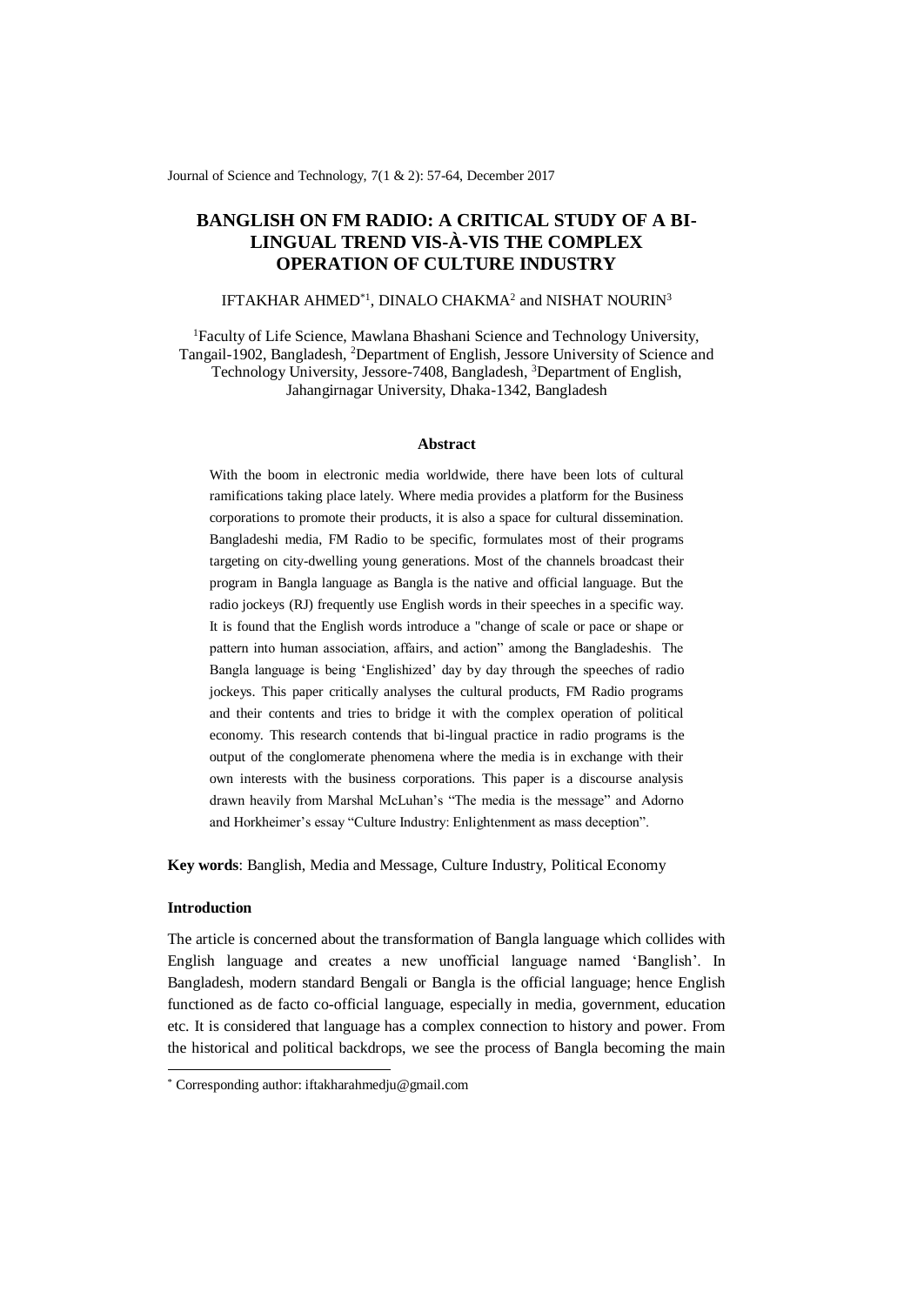language of this geographical arena and its critical negotiation with power and its subsequent loss of 'originality'. This dynamics is hugely 'designed' by hegemonies power politics. The media produces discourses (cultural products) and disseminates it to a vast number of audiences. These discourses create knowledge and this way, media propagates its power through knowledge. This paper puts its focus on FM radio and one of the most 'celebrated' trends of this media, Banglish. Through selecting contents from a diverse source, this paper analyzes them and critically studies it with the light of some critical essays. At last, the article contends that the 'modern' linguistic trend is the consumerist product and how FM Radio as a media conveys its 'message' and ultimately serves the purpose of culture industry.

Bangla is an Eastern Indo-Aryan language which belongs to the Indo-European language family. Bangla is the state language of [Bangladesh](http://en.banglapedia.org/index.php?title=Bangladesh) .The evolution of Bangla is divided into three historical phases: Old Bangla (900/1000-1350), Medieval Bangla (1350-1800) and Modern Bangla (1800). The most primitive illustration of old Bangla is to be found in the poems of the [Charyapada.](http://en.banglapedia.org/index.php?title=Charyapada) Shrikrsnakirtan or Shrikrsnasandarbha of [Baru](http://en.banglapedia.org/index.php?title=Baru_Chandidas)  [Chandidas](http://en.banglapedia.org/index.php?title=Baru_Chandidas) is an example of the early form of medieval Bangla. An incursion of Perso-Arabic words into the language took place at this point of evolution. Bangla also borrowed from [Sanskrit,](http://en.banglapedia.org/index.php?title=Sanskrit) English and other languages in the modern Bangla phase (Banglapedia, 2017). The Bangla language identity crisis starts with political occurrence and as a result Bengali culture has been influenced by foreign expedition. Meanwhile, during British colonization, English became the authorized language. The fact is that culture is controlled by the power which has an impact on Bangla language. Language, being a quintessential part of culture, is hegemonies. Sometimes to fight against the cultural identity crisis, language works as a weapon. We observe the upheaval in 1952 and again we realize how politics, culture and language are inter-connected. As discourse is produced mainly by the ruling power and discourses produce knowledge. This way, knowledge colonizes the language and as a result, knowledge is power. Today, to control the power, media is the medium to control the culture as well as language. Media works as a watchdog to decide which sections of discourses are to get accessed, which one is not to. Therefore, media is a huge space for cultural disseminations to take place among the general public.

In post-independent Bangladesh, still English has a strong influence on Bangla language. Diversified class consciousness also is at work in this regard. Upper class or ruling power negotiates with the foreign powers for multi-purpose functions of which economic purpose is the prime. As we know, media is hugely controlled by the powerful 'giants', they use the media as a platform to disseminate the ideology they opt for. Therefore, we see the dissemination of a particular propaganda spreading in human mind in the guise of different media formats. There comes the emergence of a Bangla of an 'exotic' kind that we refer from the very beginning as Banglish. Media creates the propaganda which seems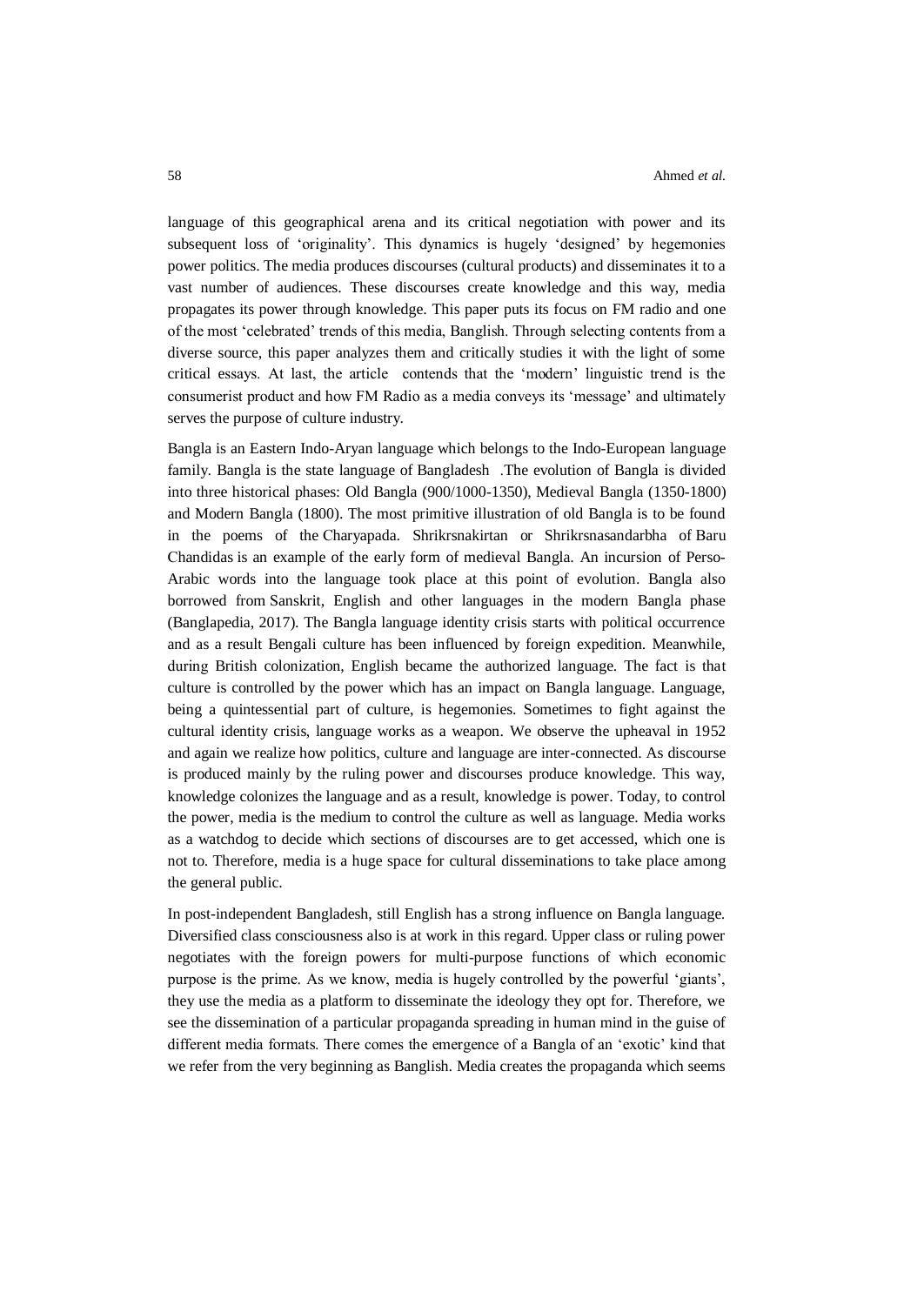to be a new style of hegemony. Media 'engineer' public opinion or their philosophy to control their mind-set. Banglish means the combined language of Bangla and English and this particular trend is the best example of media's domination.

## **Materials and Methods**

The radio jockeys of Bangladeshi radio channels are the main participants of the study. The primary data collected directly from the speeches of RJ language were taken into account in this research. The data were balanced between male and female radio jockeys. Data were collected from twelve radio channels. The researchers observed the RJ languages of twelve different programs. A thirty minute program was selected from each of the radio channels.

The English words that are used in the speeches of the radio jockeys are counted and compared with that of the Bangla words on the basis of percentage. The data are presented in pie chart. The collected data have been analyzed and critically evaluated through other theoretical works. So, this research is a discourse analysis that studies the media products and delves inside the very system of industry.

# **Results and Discussion**

The following statements are taken from the mainstream FM media channels that reach to a vast number of audiences. These 'Banglish' contents reflect the mixed lingual expression in Radio Jockeys' speeches. We can notice how they infuse English words in Bangla language and then repeat it. Varied statements of RJ languages of different channels dated on March 2016 are provided below (Examples from each channel only):

## *Radio Jockeys' statement analysis*

Welcome the listener, apanara shunchen radio (Welcome listeners, you are listening radio). ABC Radio, 89.2 FM, Time 1:04 AM.

Apnader send kora request theke song choice kore playlist a deyaholo (The songs of the play list are selected as per your request). Asian Radio, 90.8 FM, Time 6:09 PM.

Apnara message kore shunte cheyechen akta song (You messaged me saying you would love to enjoy songs). BBC Bangla, FM 100.0, Time 7:08 AM.

Shuntethakun, my show (keep listening my show). Colours Radio, 101.6 FM, Time 3:21 PM.

Aktu wait korun akta call pick korei fire ashche with you (Wait for a while, I will pick a phone and come back). Once again apnader thanks to stay with me (Once again, I would like to thank you for your staying with me). Peoples Radio, 91.6 FM, Time 8:10 AM.

Ok, shuru krche ajker show (Ok, I would like to start my today's show). Radio Aamar, 88.4 FM, Time 12:45 PM.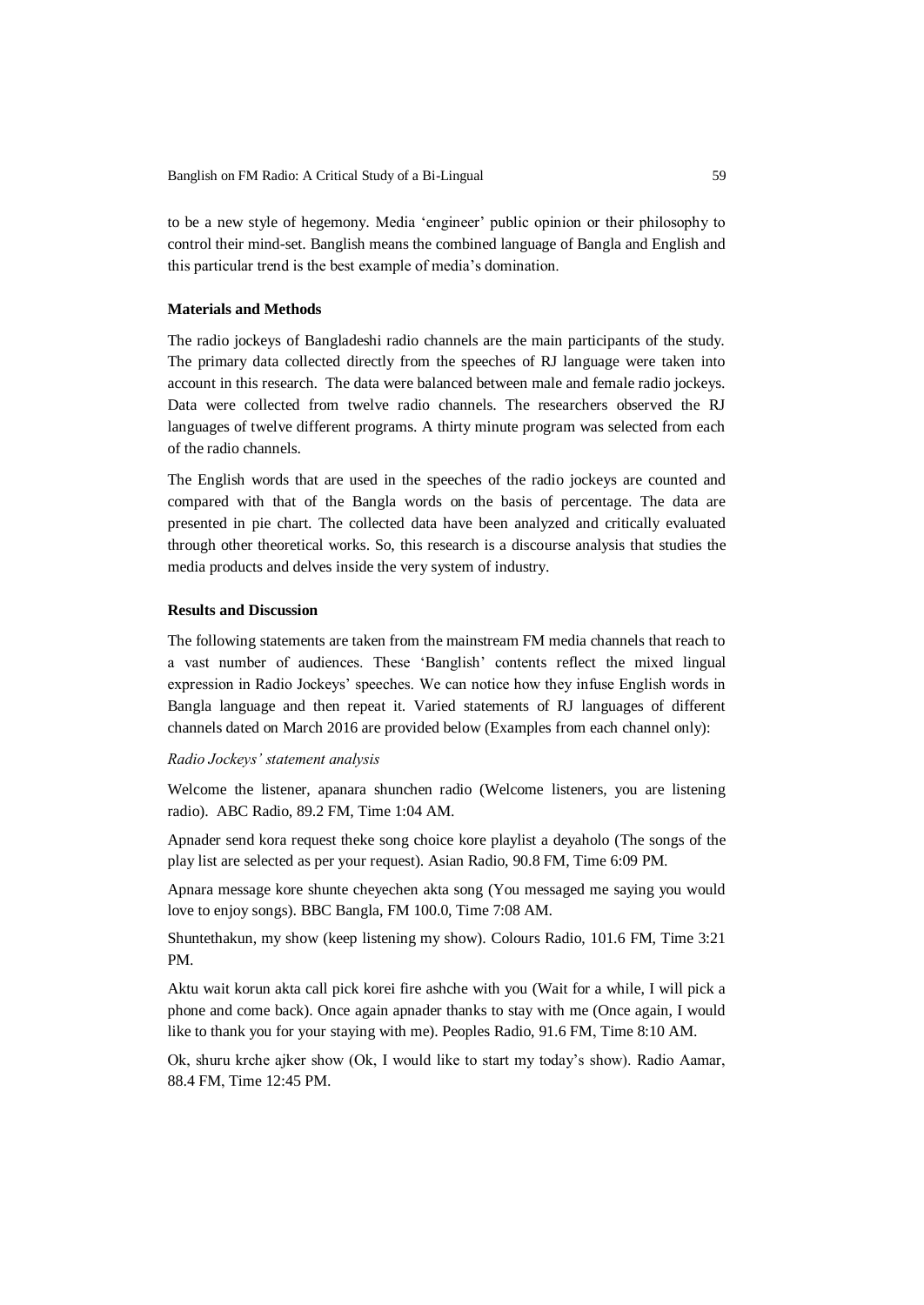Stay tune with me, shunte thakun sobsomoy (Stay tuned with me, keep listening all the time). Radio Bhumi, 92.8 FM, Time 11:40 AM.

Hello bondhura, Thursday night thakun amar sathe with my show (Hello friends, stay tuned with my Thursday night show). Radio Foorti, 88.0 FM, Time 12:56 PM.

Dear listeners, now apnader ekhon ekti song shunabo (Dear listeners, now let us enjoy a song). Radio Shadhin, 92.4 FM, Time 1:10 AM.

Bhalo thakben, bhalo rakhben, keep smiling (Be well, keep someone well, keep smiling). Radio Spice, 96.4 FM, Time 12:10 PM.

Do or die, life e hotasha bole kisunei (Do or die, there is nothing despair in life). Radio Today, 89.6 FM, Time 2:10 PM.

Amar program kemon laglo bondhura? (Dear friends, how is my program? Let me know, please). Radio Dhoni, 91.2 FM, Time 11:10 AM.

The phenomena of use of English language by twelve most popular FM Radio channels is shown in Fig. 1. As mentioned earlier, these media use English besides the official language, Bangla. This chart gives a comparative study of consumption of English language in popular media.



**Fig. 1.** The use of English words in RJ language in Bangladesh FM radio channels

The RJ of Spice FM speaks 12% of his words in English. About 10% of the words of Asian Radio RJ are in English. The radio jockeys of BBC Radio, Colors FM, Peoples Radio, Radio Aamar, Radio Foorti, Radio Shadhin, ABC Radio, Radio Today, Radio Dhoni, Radio Bhumi use 2, 10, 8, 10, 15, 6, 6, 12, 4, and 5% English words in their speeches, respectively (Fig. 1).

McLuhan (???), the pioneering figure in electronic media, contends that the medium is the message. By it, he refers to merely a method to understand a new technological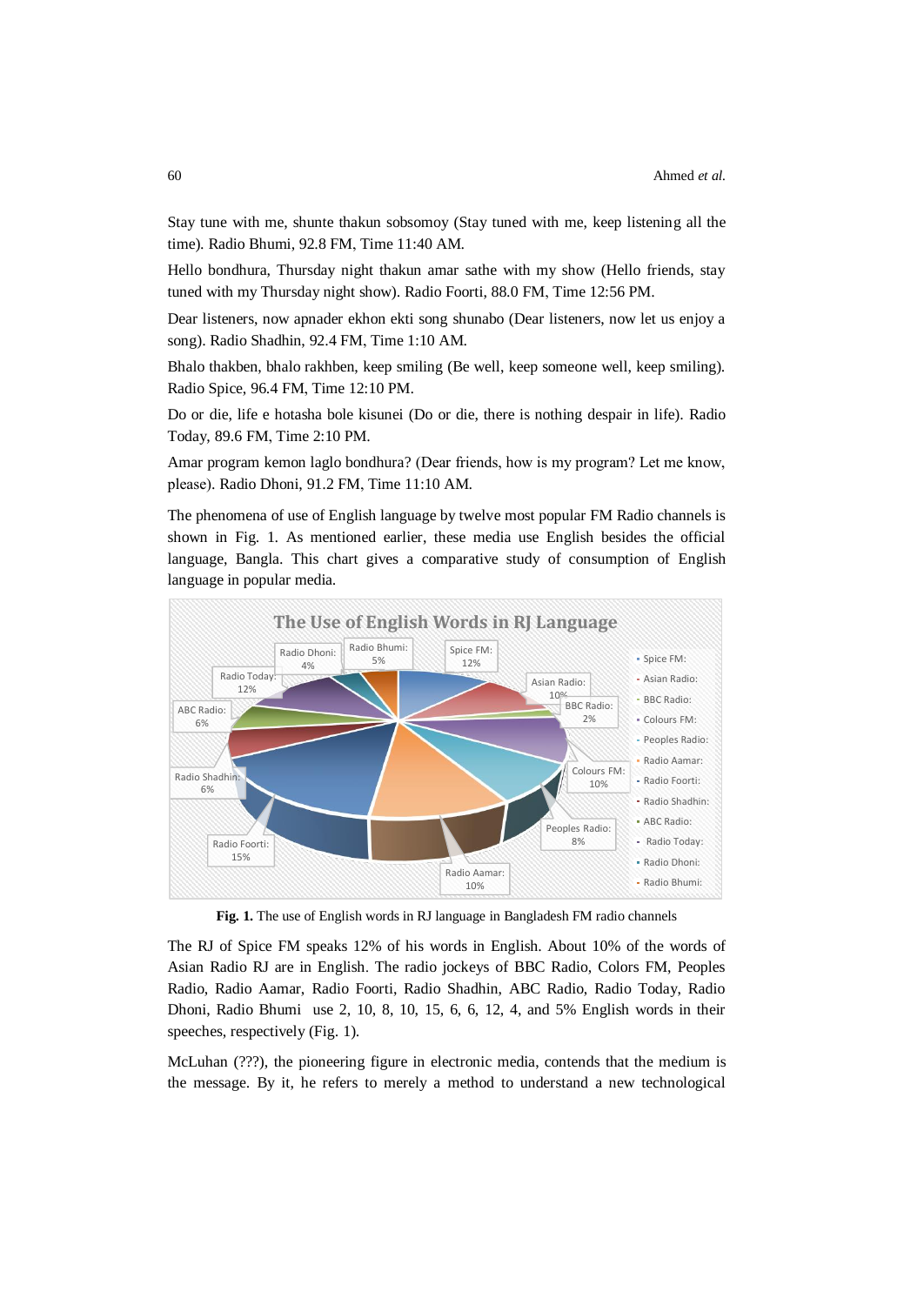environment by studying media. He proposes media itself is the focus of the study because it plays not only on the content rather media itself is the message. With this statement he presented the new form of media and its impact on culture. McLuhan states the media as 'the scale and form of human association and action'. Medium as the juicy piece of meat refers how the societal values, norms and ways are changed with the technology and how technology works through knowledge. Referring to different kind of structures, he writes:

For the "message" of any medium or technology is the change of scale or pace or pattern that it introduces into human affairs. The railway did not introduce movement or transportation or wheel or road into human society, but it accelerated and enlarged the scale of previous human functions, creating totally new kinds of cities and new kinds of work and leisure. This happened whether the railway functioned in a tropical or a northern environment, and is quite independent of the freight or content of the railway medium. The airplane, on the other hand, by accelerating the rate of transportation, tends to dissolve the railway form of city, politics, and association, quite independently of what the airplane is used for.

Today, the world has become a global village. Global village is a term used by Marshall McLuhan in his work, *Understanding media: The Extension of Man* published in 1964. Here he shows how the globe becomes village through electronic technology. He states in his book, 'The next medium, whatever it is it may be the extension of consciousness- will include television as its content, not as its environment, and will transform into art form. He emphasises on not only the content rather the content itself works. In the late 19 century, television works as the medium for message and it turns the media into global village. Through this, media creates social sphere where it shares the message in the global village. Now, media works for globalization. Advance technology such as internet works instead of television. So, the influence of media creates an effect on culture. If we see, now the culture has been shaped by the media has an impact on language. It gives its credit to the advancement of communication system and technology. Every country is dependent on others for trade and commerce, education, politics etc. As a result, we have to constantly communicate with other countries and speakers of other languages.

Bangladesh has to depend on foreign aids because we are not self-sufficient. Bangladesh is considered to be a monolingual country in which more than 98% of the population are speakers of Bangla language. However, there are more than ten languages in such a small country like Bangladesh. Monipuri, Urdu, Chakma, Santali, Mandi, Rakhaine, Tripura and Marma are just some of the other languages present in Bangladesh. So, having relevant and crucial value language plays a weighty role for communication. Again to reiterate McLuhan's concept, the mechanism of media is a concept that creates a network, which is communication. Thus, according to McLuhan, these media play a significant role in our language. If we notice this keenly, we can observe that how these media control or dominate the world with its power, as we know knowledge is the power.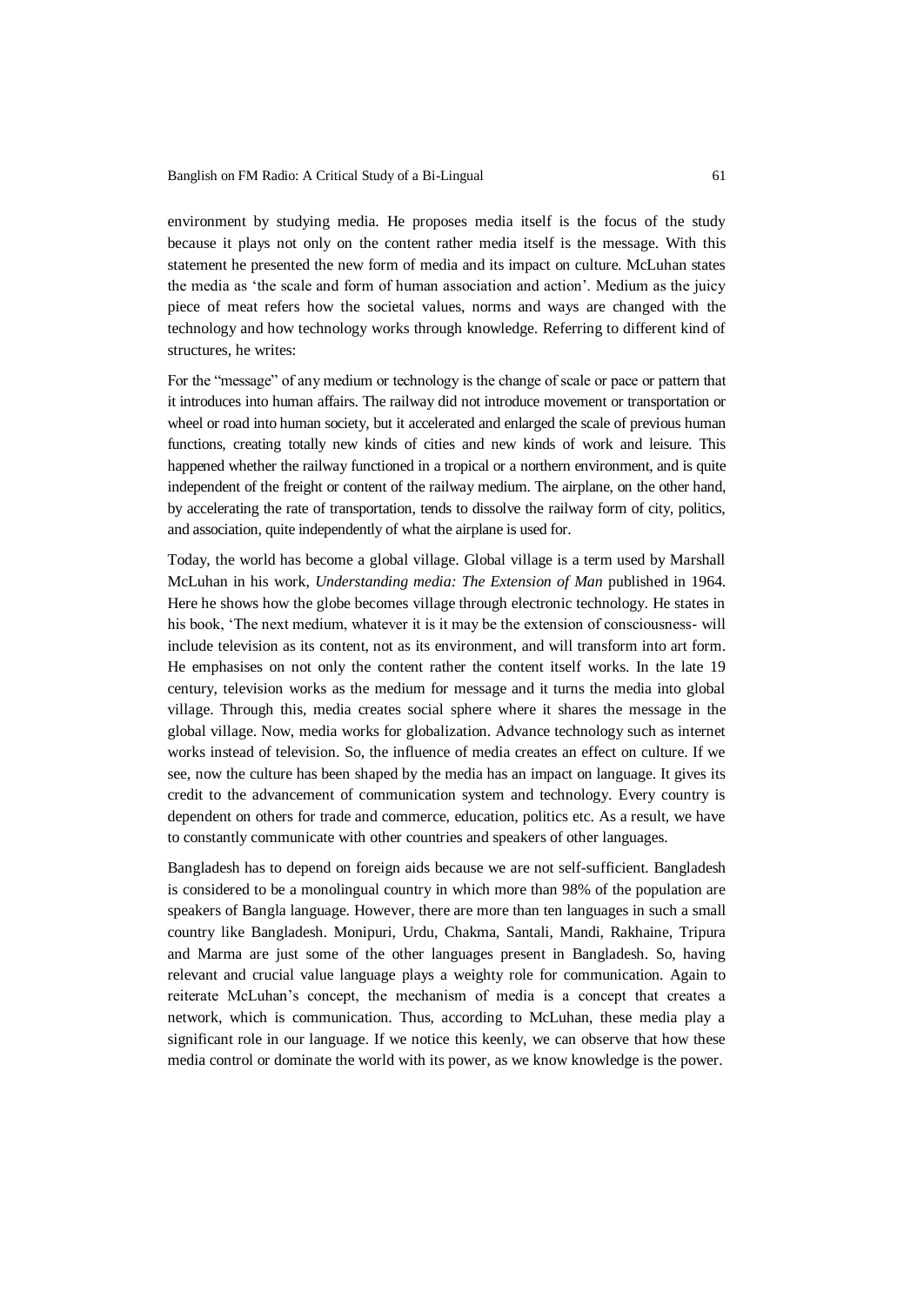Radio has vocational education and it also connected with communication or media. In Bangladesh the role of radio seems connected to Marxism. Consumerism is somehow promoted through this media. This time consumerism has a great impact on language. The topic of the article is about the language adaption through mass media especially in the radio. Entertainment plays a vital role to shape the culture. Bangladesh is a country where adaptation is easy for illiteracy. In a country with a high rate of illiteracy mass media plays a function for educating the people. Radio works as a strong media to influence the common people is evident during the liberation war. For example, Shadhin Bangla Betar Kendro had a strong influence to rejuvenate the commoner in 1971. If we keenly notice we can see how the discourse creates with the name something concerned very much about power. So radio is the source where millions of people are able to unify on a platform that they are common receiver of a particular message.

The mass media especially radio is a quicker medium to deliver the information and education. Its popularity reaches regardless sex, gender, high class, low class. Recently in Bangladesh radio works as popular culture. It has an influence on the young generation. Except Bangladesh Betar, the Ministry of Information has licensed almost 28 private radio stations in 2015. The broadcasting is in Bangla but most of the radio jockeys are trying to make a new unofficial language or changing the definition of popular culture by using Banglish language has an impact on the culture. Firstly they fix their targeted audience who are mostly under 20. This targeted audience adapt the culture which is a mixture of high and low class. Theoretically Karl Marx's class distinction comes here. How does consumerism work to promote the product? Radio works for consumerism in Bangladesh. The radio jockeys use a different language called Banglish which is combination of Bangla and English so the young generation can use this new language and adopt them in their daily life. They are trying to make it a style though it is a politics of consumerism. There is a prejudice that English is called the language of upper class and also standard form of language because of colonization. The way people welcome the guest is an influence of the radio. Thus radio inertly props up the idea to use this language. The most interesting thing is sometimes the radio management board calls the superstar for the promotion of the radio. They also use this language to popularize their program. Today radio is called a device walks along with your journey. Radio works as an entertainment outside of our home.

In the highly conglomerate world, culture has merged with business, therefore, it has been termed as 'culture industry' by Theodore Adorno and Max Horkheimer. This Industry "offers a vision of a society that has lost its capacity to nourish true freedom and individuality- as well as the ability to represent the real conditions of existence." (During, p. 31) It represents a 'fake demand' of the audience to serve the purpose of capitalist propaganda. To strengthen the operations of culture industry, it tries to infuse the cultural elements of the partner business companies. We see the emergence of 'Djuice culture', a sub-culture promoted by a popular phone company, Grameen phone on which Telenor, the largest telecommunications company in Norway has 55.80% share (Web, 2016,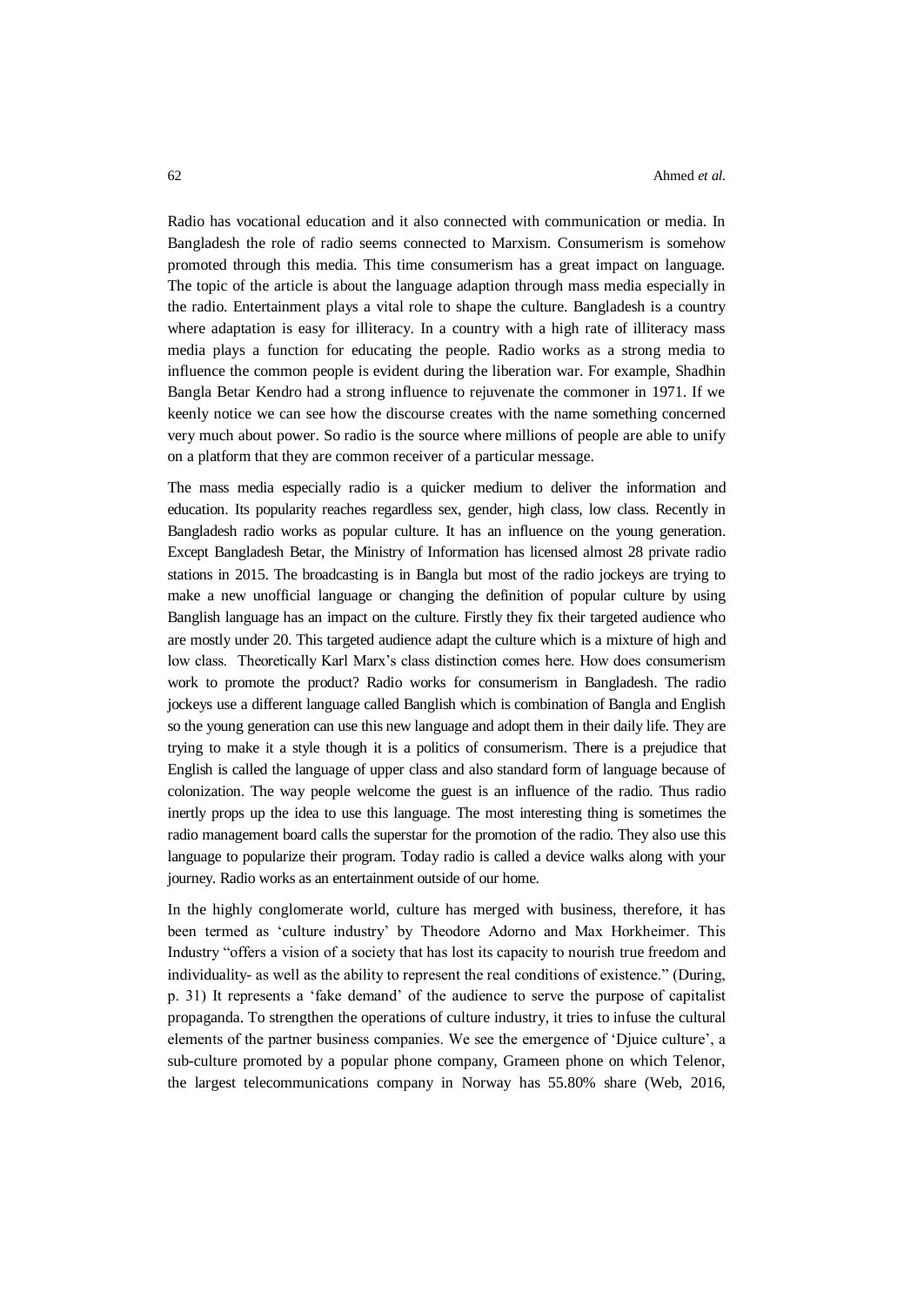"Grameen phone", para1). In this trend, the young generation is presented in a very westernized, casual way which indicates the overwhelming acceptance of the western culture, i.e. attire, accents, human relationships, etc.

The same way, the promotion of 'Banglish' in FM Radio is just another extension of the westernized culture which ultimately serves the consumerist bonanza. This lingual fusion is targeted to the teenage generation who are given the idea that if they are very much in this practice, they can be considered as 'smart', 'modern'. This representation has deep connection with the international commercial groups who promote their products in these media. Bangladesh cannot reject native language to uphold its business. Here, a 'hybrid' language, jointly composed with Bangla and English lingual elements, finds its way. Now the question arises, 'how to market this cultural form?' The business conglomerates put huge focus on creating the fake demand of the consumers and naturalizing the demand. The radio channels project their programs as something very 'trendy' and 'modern', since the demand of English in this highly globalized world is undeniable. They represent their programs to be the common interest of every modern, city dwelling young generation and promote the stereotypical lingual phenomena. The programs are repeated frequently as 'demanded' and this way, the trend is naturalized. When the audience finally sees that there are hundreds of others who like the programs, they do not 'dare' to raise questions. As Adorno and Horkheimer says:

It is claimed that standards are based in the first place on consumers' needs, and for that reason were accepted with so little resistance. The result is the circle of manipulation and retroactive need in which the unity of the system grows ever stronger. No mention is made of the fact that the basis on which technology acquires power over society is the power of those whose economic hold over society is greatest. Interestingly, there is another operation of the Radio media that 'grabs' the 'public throat' of any question. As McLuhan points out the critical function of the very media that is used over the contents of it, the radio evolved as a huge space with a large number of listeners. But these vast numbers of listeners never question the function of media as they think they are provided with ample choices. Adorno and Horkheimer (???) describe how the radio media works:

The need which might resist central control has already been suppressed by the control of the individual consciousness. The step from the telephone to the radio has clearly distinguished the roles. The former still allowed the subscriber to play the role of subject, and was liberal. The latter is democratic: it turns all participants into listeners and authoritatively subjects them to broadcast programs which are all exactly the same. With the emergence of cell phone, the audience can communicate directly and their voices are 'heard' but they never actually point the finger at the strategic functions as they are already 'hypnotized' with the apparently 'democratic' choice provided by the FM radio. The audiences may share their opinions with all the listeners, but all of it is very much related to the theme of the program. They accept wholeheartedly the 'trend', in this case, Banglish without any protest. This naturalized trend